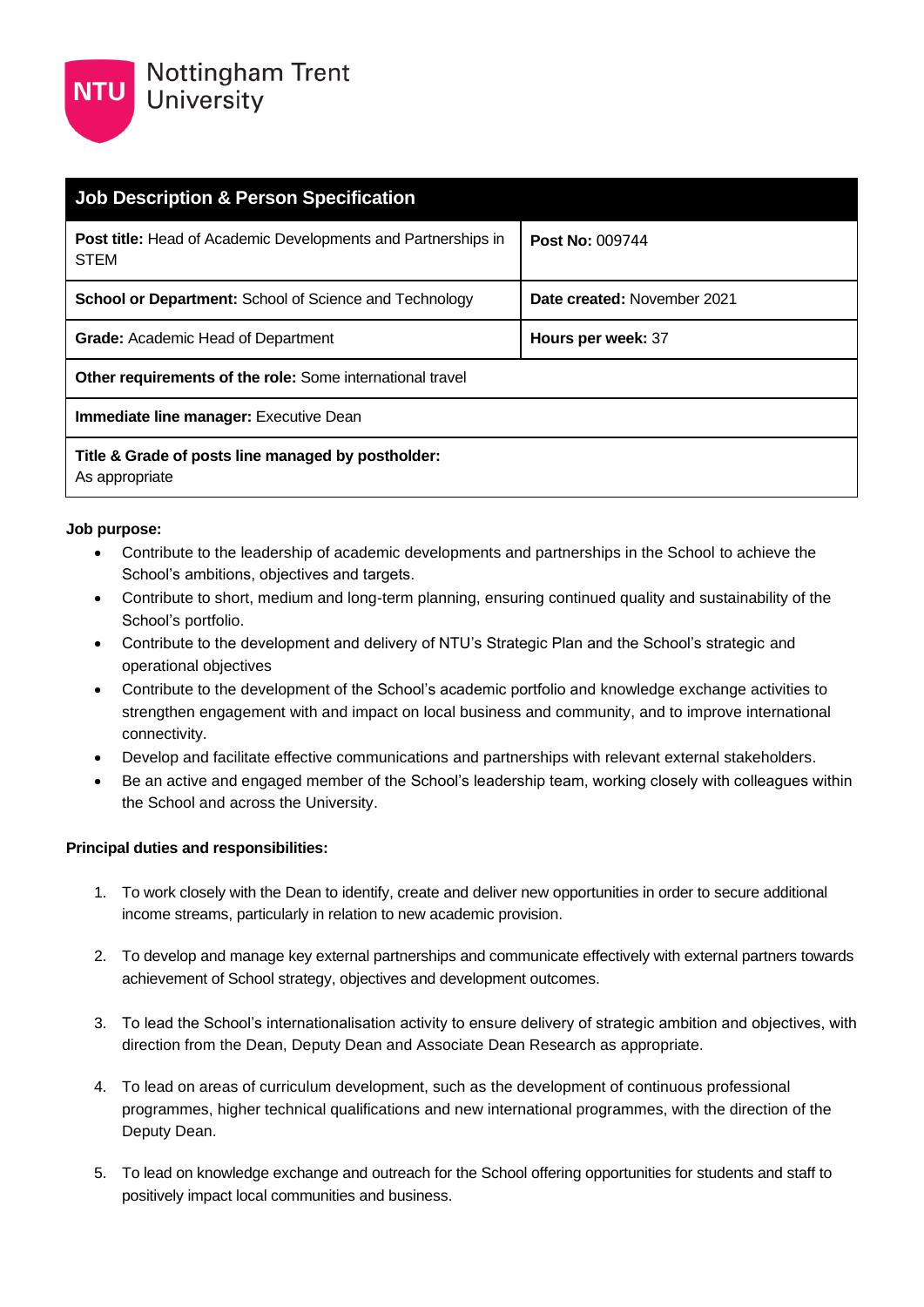- 6. To share accountability for the strategic decision making, operational leadership and monitoring of School performance, as a member of the School Executive Team.
- 7. To lead project planning and delivery, particularly with respect to academic and international developments.
- 8. To oversee the development of the Teaching and Practice pathway as a career progression route for colleagues.
- 9. To travel internationally as appropriate to develop and foster international partnerships and business.
- 10. To take academic oversight of workload planning for the School to ensure effective delivery of operational and strategic plans.
- 11. To lead the implementation of the School's communication strategy, both internal and external, working with colleagues across the School and University as appropriate.
- 12. To participate in relevant internal and external committees, networks and working groups and represent the Dean, Deputy Dean and Associate Dean for Research as appropriate.
- 13. To lead the implementation of staff facing policies and development initiatives, including those relating to equality, diversity and inclusion, liaising with Human Resources and Organisational Development as required.
- 14. To provide academic leadership in the development of the School's resources, facilities and digital infrastructure, liaising with the Head of School Operations, Digital Technologies and the Estates departments as required.
- 15. To support the work of the Deputy Dean and Associate Dean of Research as appropriate.
- 16. To promote a culture of inclusivity, diversity and collaboration, in which individuals are respected and valued in line with university policies and ensuring all statutory obligations are met.
- 17. To support the delivery of a pro-active Health and Safety culture within the school, in line with NTU Health and Safety policies.
- 18. To support the Dean in the achievement of financial plans for the School, when requested.
- 19. To be responsible for ensuring that all University Policies and Procedures are appropriately applied and followed within the areas of responsibility of the post.
- 20. To contribute to the appropriate leadership, planning and support for development of staff within the School as appropriate to the role.
- 21. To maintain own academic standing and authority through teaching and practice activities, developing and maintaining an external profile.
- 22. Where appropriate, to lead on designated cross-School and/or cross-University activity and initiatives.

Please note that this Job Description is not intended to be an exhaustive list of duties and will be subject to periodic review by the Dean of School and in discussion with the post holder. Some of the above responsibilities may be delegated appropriately.

**N.B.** The post-holder may be required to undertake any other duties which may reasonably be required as within the nature of the duties and responsibilities of the post as defined, subject to the proviso that normally any changes of a permanent nature shall be incorporated into the job description in specific terms.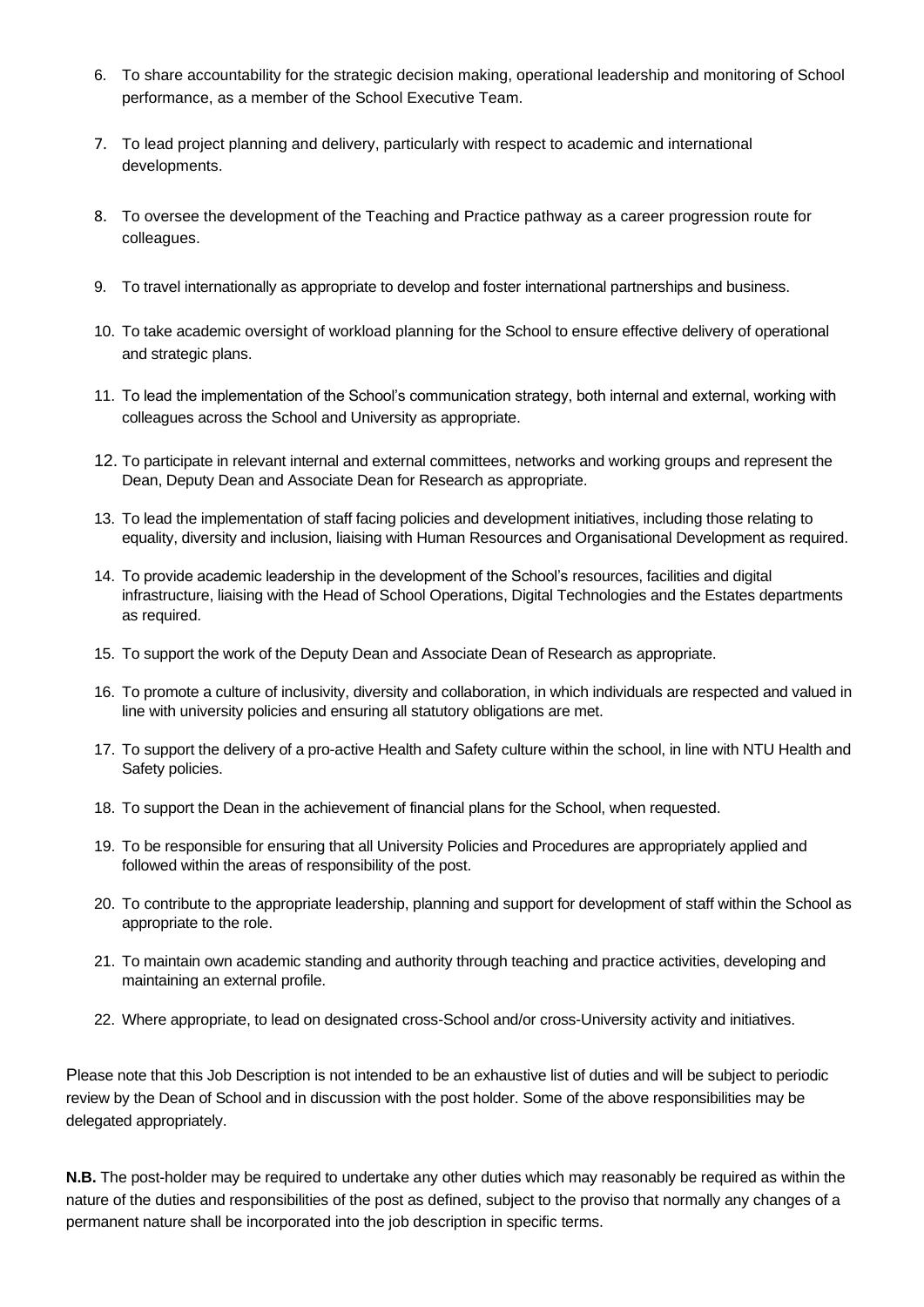| <b>Personal Attributes</b> |                                                                                                                                                                                                                                                                                                                                                                                                                                                                                                                                                                                                     |                                  |  |  |
|----------------------------|-----------------------------------------------------------------------------------------------------------------------------------------------------------------------------------------------------------------------------------------------------------------------------------------------------------------------------------------------------------------------------------------------------------------------------------------------------------------------------------------------------------------------------------------------------------------------------------------------------|----------------------------------|--|--|
| <b>Attributes</b>          | <b>Essential</b>                                                                                                                                                                                                                                                                                                                                                                                                                                                                                                                                                                                    | <b>Desirable</b>                 |  |  |
| Knowledge                  | In depth knowledge of approaches to teaching<br>and knowledge exchange in one or more<br>subject areas in the School of Science and<br>Technology.<br>Highly developed knowledge and<br>understanding of how to identify and deliver<br>new business opportunities in STEM subject<br>areas.<br>A good understanding of the national and<br>international context of higher education.<br>An understanding of public policy relating to<br>the Higher Education sector in the UK.                                                                                                                   |                                  |  |  |
| <b>Skills</b>              | Strong interpersonal skills, with the ability to<br>negotiate, motivate and influence.<br>Excellent communication skills, with tolerance<br>and awareness of cultural diversity.<br>Excellent planning, organisational and data<br>analytical skills,<br>Credibility and integrity in dealing with people<br>at all levels and particularly at a senior level.<br>Ability to manage and be accountable for<br>budgets.<br>Ability to respond to the external environment<br>and to lead organisational and cultural<br>change.<br>Resilient, able to work under pressure and to<br>tight deadlines. |                                  |  |  |
| <b>Experience</b>          | Experience of working in a leadership role,<br>involving strategy and operations, within a<br>higher education institution or equivalent.                                                                                                                                                                                                                                                                                                                                                                                                                                                           | Experience of project management |  |  |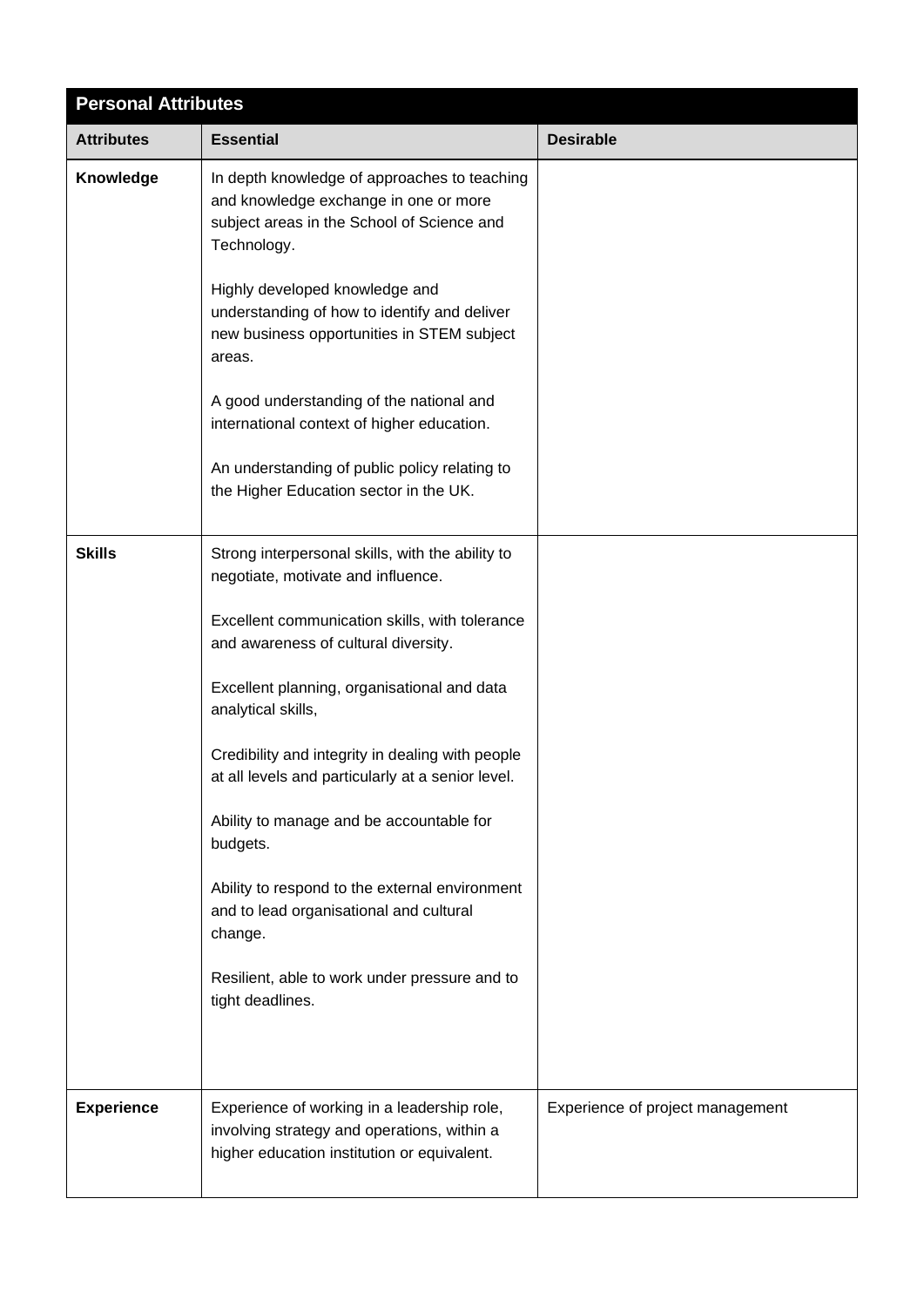|                       | Track record of success in income generation<br>within at least one area of the School's<br>interest, including the development of funding<br>bids.                                                        |                                                      |
|-----------------------|------------------------------------------------------------------------------------------------------------------------------------------------------------------------------------------------------------|------------------------------------------------------|
|                       | Experience of leading the planning and<br>delivery of academic programmes, e.g. major<br>international programmes, training<br>programmes with employers.                                                  |                                                      |
|                       | Experience of leading initiatives to improve<br>the student experience.                                                                                                                                    |                                                      |
|                       | Extensive experience of working with<br>academic quality frameworks, quality<br>processes and procedures.                                                                                                  |                                                      |
|                       | Experience of building and maintaining<br>relationship with external stakeholders and<br>partners, e.g. business, international<br>academic partners.                                                      |                                                      |
|                       | Some line management experience.                                                                                                                                                                           |                                                      |
| <b>Qualifications</b> | A PhD in a subject relevant to one of the<br>disciplines in the School, or a degree with<br>extensive professional practice experience in a<br>subject relevant to one of the disciplines in the<br>School | Senior Fellowship of the Higher Education<br>Academy |
|                       | Fellowship of the Higher Education Academy<br>or a PG Cert or equivalent                                                                                                                                   |                                                      |

# **Competencies**

## **Essential Competencies**

## **Leading and Coaching (Level 4)**

Takes responsibility for strategic developments, sets standards and direction. Takes responsibility for developing talent and succession planning. Is a role model for others.

#### **Communicating and Influencing (Level 4)**

Communicates and negotiates effectively with a range of stakeholders on complex matters which have future implications for the success of the University. Alert to internal and external dynamics of the organisation. incorporates wider political factors into influencing strategy.

#### **Organisation and Delivery (Level 4)**

Adopts a long term view and plans resources accordingly. Develops local strategy in support of the University's Strategic Plan and develops resourcing models to underpin implementation.